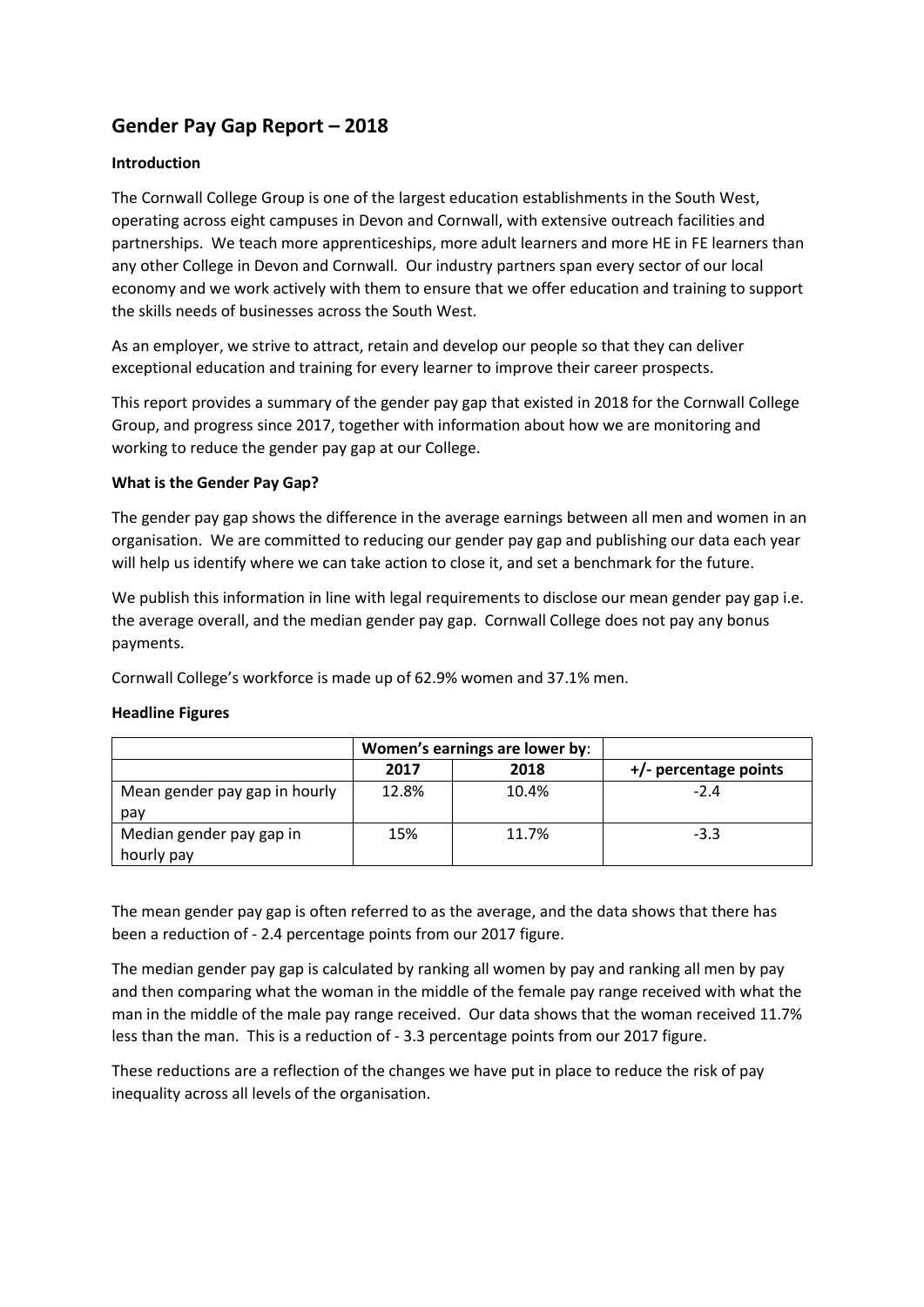## **Our Pay Quartiles**

A pay quartile represents a quarter of the workforce ranked by pay. The pay quartiles are then broken down by gender.

### **Mean Pay Gap per Quartile**



## **Median Hourly Pay Scale per Quartile**

|              | 2017   | 2018   |
|--------------|--------|--------|
| Lower        | £8.02  | £8.55  |
| Lower-middle | £10.12 | £10.99 |
| Upper-middle | £12.94 | £13.61 |
| Upper        | £15.95 | £16.62 |

Within each quartile we have very low differences i.e. where people are doing similar roles they are paid at similar levels. Our gender pay gap is caused by the proportion of males and females working in roles that fall in the lower quartile, and the relatively broad range of salaries in the upper quartile compared to the other quartiles. We do not outsource services such as cleaning and catering so all staff have access to great terms and conditions.